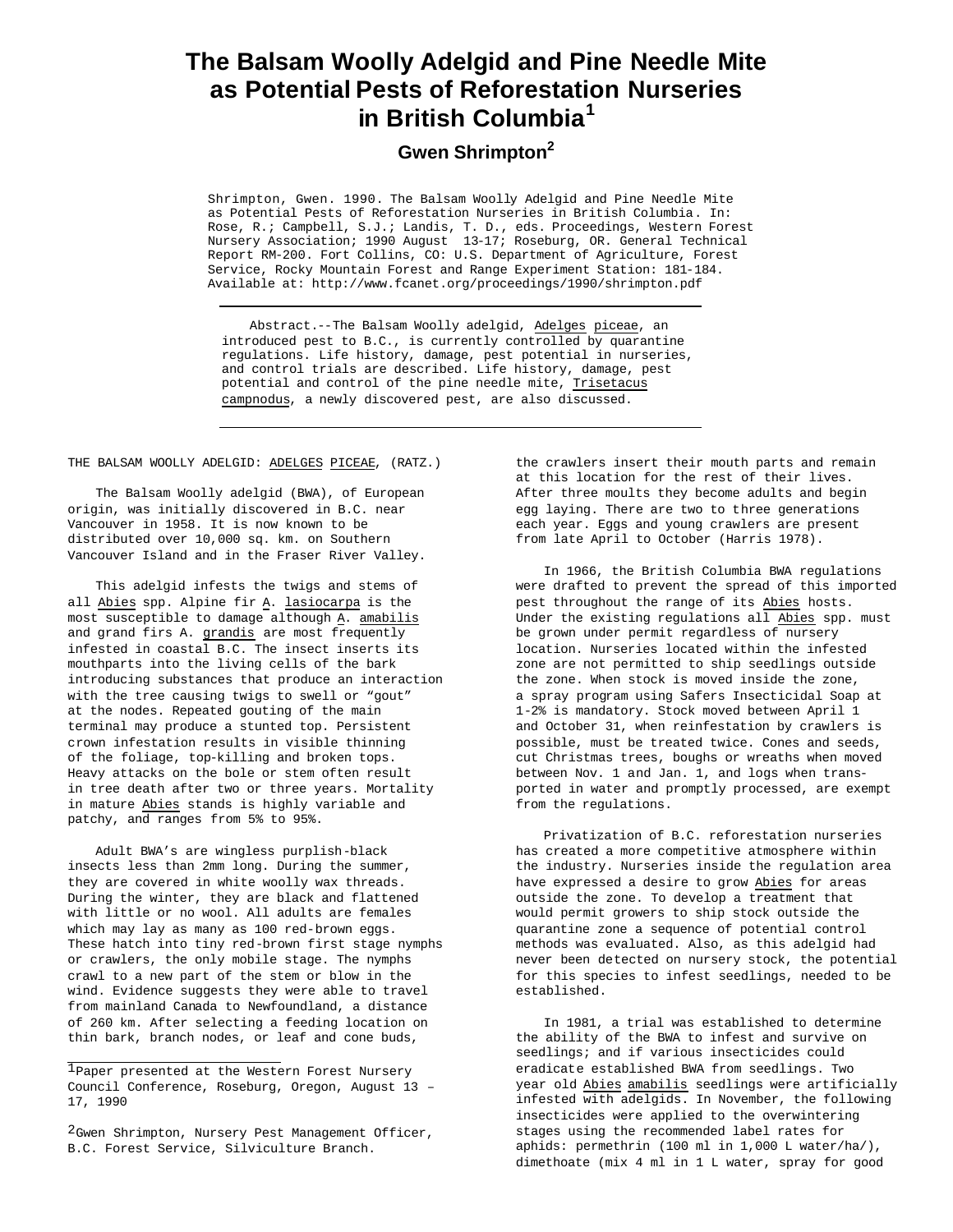coverage) oxydemeton-methyl (3.75 L in 1,000 L water/ha),potassium salts of fatty acids or soap (mix a 2% solution and spray to run-off), soap plus pyrethroids or sap (500 ml in 11 L water and spray).

Each insecticide was applied to five 313 A container blocks half filled with Abies seedlings and interspersed with ten aphid infested trees. Sprays were applied using a specialized pesticide applicator designed to simulate operational conditions while applying small amounts of pestcides for trial use. Due to the high density of nursery stock and the small size and cryptic nature of the aphids, high volumes and pressures were used. Permethrin, oxydemeton-methyl and dimethoate were applied at a volume of 3,000 L water per ha, the soap and sap were applied at 5,000 L water per ha. All sprays were applied using D2-23 nozzles and pressures of 150 PSI. Three weeks after the application, whole seedlings were carefully inspected for the presence of live aphids using a dissecting microscope. The legs of overwintering aphids atrophy and no movement is detectable. Aphids were considered to be alive if a drop of purplish fluid was exuded after they were squashed.

Treatments with soap were repeated on a further series of infested seedlings in August 1988, to determine potential control of the summer populations when eggs and crawlers are present. Applications of soap against the overwintering stages were repeated a second time in March 1989 in order to confirm the results of the 1987 trial. Also, the effectiveness of an extra application of soap two weeks later was evaluated.

Results of all three trials are presented in Table 1. Cygon and Metasystox-R failed to provide acceptable control. Both are organophosphates which become deactivated as the temperature drops. Also, at the time of their application there would have been little or no action of these systemics as the seedlings are dormant during the winter and not actively translocating. Although Permethrin provided the best control it was deemed unsuitable for nursery use because the quarantine regulations require applications just prior to seedling lift. Residues from this product would be too high for nursery workers to handle the stock during the lift safely. Applications of the soap during the summer provided very little control, probably because they were not effective against the eggs and crawlers. When applied during the winter, soap consistently provided about 80% control. However, this level of control was determined unacceptable for assuring that the BWA would not be transported on infested nursery stock.

Table 1.-Control of the Balsalm Woolly Adelgid in Conifer Seedling Nurseries

| November 1987 Trial   |                        |                  |                                      |
|-----------------------|------------------------|------------------|--------------------------------------|
| Treatment             | # of trees<br>Assessed | Avg#<br>per tree | % Reduction<br>Adelgids over Control |
|                       |                        |                  |                                      |
| permethrin            | 49                     | .9               | 95.6                                 |
| dimethoate            | 50                     | 18.5             | 6.6                                  |
| oxydemeton-<br>methyl | 48                     | 7.8              | 62.0                                 |
| soap spray            | 50                     | 2.8              | 85.7                                 |
| sap                   | 50                     | 2.3              | 90.5                                 |
| control               | 50                     | 19.9             | $\Omega$                             |
| overwintering         | 50                     | 4.4              | 57.3                                 |
| counts                |                        |                  |                                      |
| August 1988 Trial     |                        |                  |                                      |
| 1 soap spray          | 49                     | 34.3             | 13.9                                 |
| control               | 25                     | 77.6             | $\overline{0}$                       |
| 2 soap sprays         | 50                     | 18.5             | 33.5                                 |
| 2 weeks apart         |                        |                  |                                      |
| control               | 25                     | 55.6             | $\Omega$                             |
| March 1989 Trial      |                        |                  |                                      |
| 1 soap spray          | 50                     | 2.8              | 67.6                                 |
| 2 soap sprays         | 50                     | 1.8              | 79.1                                 |
| 2 weeks apart         |                        |                  |                                      |
| control               | 50                     | 8.7              | $\Omega$                             |

To date, the BWA has not been found infesting Abies seedlings in reforestation nurseries in B.C The ability to establish this adelgid on 2+0 container seedlings indicates that they could potentially become a nursery pest; however, survivorship was poor. Counts of adelgids on seedlings held over until March showed there was a 57% reduction in numbers compared to the control seedlings in November. This is possibly because this species is adapted to infesting the stems and twigs of mature trees surviving under humid protected conditions with little direct sunlight. On small seedlings the aphids would be exposed to much harsher environmental conditions.

In spite of the unsuccessful attempts at chemical control of the BWA, we are continuing to work with this pest. A program to gain information necessary for developing a nursery certification program has been initiated. Work to develop a passive trapping technique for the mobile crawler stage, to determine the potential for inoculation of seedlings from mature trees, to assess the 1evel and risk of BWA populations surrounding nurseries within the regulation area, and to develop reliable survey techniques to determine presence or absence of the BWA on nursery stock has been initiated.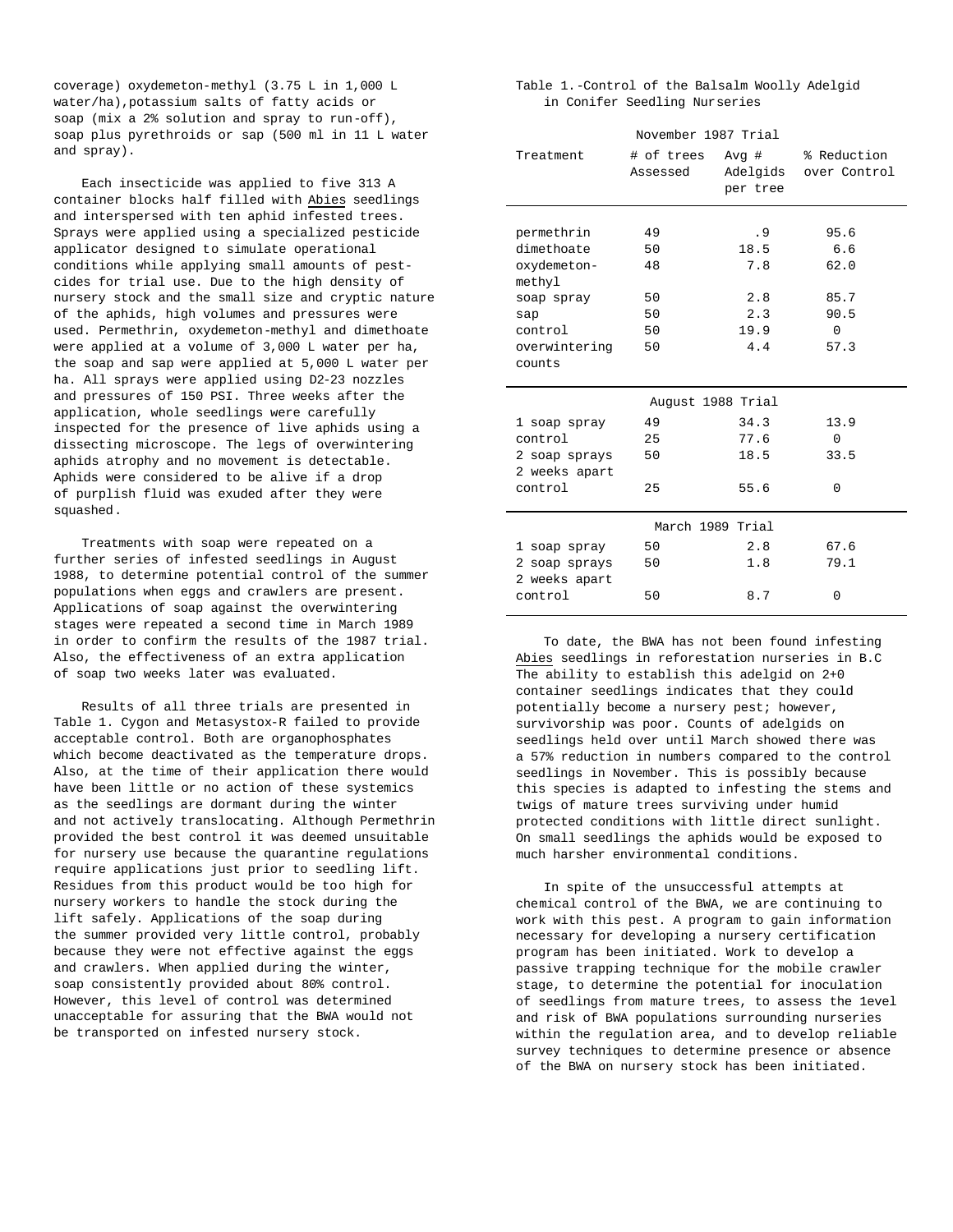## THE PINE NEEDLE MITE: TRISETACUS CAMPNODUS (Keifer)

In 1987, the small pine needle mite Trisetacus campnodus was identified on pine seedlings from several B.C. reforestation nurseries. Mites have been collected from outplanting and bare-coot production stock at Chilliwack River Nursery, outplantings and bare-root production stock at Surrey Nursery, and outplantings at Green Timbers and Skimikin Nurseries.

T. campnodus occurs on scots pine, Pinus sylvestris, and lodgepole or shore pine, Pinus contorta. It has been a major pest in scots pine Christmas tree plantations, and is distributed throughout Washington, Oregon, and B.C.

This mite is probably a native pest of shore pine where it is not a large problem. However, it is a relatively new pest of lodgepole pine. Interior lodgepole pine planted on the coast is readily attacked and the mite can become a major debilitating problem. R. Hunt (1981) made observations of 70 provenances of P. contorta, ranging from California to the Yukon, growing in a five year old plantation near Cowichan, B.C. and found that damage varied according to provenance. Damage to coastal provenances was slight compared with interior provenances, and within the coastal provenances northern ones were damaged more than southern ones.

In B.C. reforestation nurseries this mite is of concern because interior lodgepole pine seedlings have been grown at coastal nurseries and then planted back in interior native habitats. It is possible that the mite could spread from native shore pine in and around the nursery site to the lodgepole pine in the nurseries, and then from the seedlings in reforestation sites to native lodgepole pine stands.

T. campnodus are extremely small mites that appear only as specks with the naked eye. A hand lens or microscope are necessary to see them, and they must be identified under high magnification. The mites are less than .3 mm long, light yellowishwhite, translucent, wormlike & elongate. They are usually sedentary, but can move very slowly with their four legs.

Mite infestations occur at the base of the needles beneath the sheath. At first they occur at the interface where the needles meet, but as the population increases, the entire needle base covered by the sheath may be invaded. In heavy infestations, there can be up to 200 mites per needle base, but 10-20 can cause permanent damage. Eventually, the epidermis of the entire needle base is destroyed and appears necrotic, browned, and sometimes calloused.

Mite damage is often easily detected by the presence of discoloured and distorted needles. The needles become chlorotic, pale yellow, blotched, stippled or mottled. Needle growth can be reduced by up to 70%, and the needles are twisted or hooked,

with the new growth being crinkled. Twigs where needles are attacked for several years may become twisted and deformed. Mites also cause premature needle drop. Severely infested trees retain only the current years needles, and in some instances even the current needles are sparse and greatly shortened.

Repeated infestation reduces vigour and may kill trees within a few years. Infested trees are chlorotic and generally appear unthrifty; they can be spotted by their thinner crown of paler foliage. Most pines infested for any length of time are noticeably stunted, and there can be a decrease in annual increment of up to 20%. There is some evidence that infested pines may be predisposed to bark beetle attack.

The opportunistic secondary imperfect fungus, Sclerophoma pithyophila, is commonly found fruiting on necrotic foliage and shoots. Dieback associated with the fungus may occur, resulting in bushy, stunted and broomy trees with an exceptional number of buds on each shoot.

The damage causes symptoms sometimes referred to as kinky disease. It is often misidentified by growers as the effects of poor site, needle cast diseases, air pollution, herbicides, poor drainage, and lack of fertility. Magnesium deficiency can produce similar symptoms, but this can be easily rectified with applications of magnesium sulfate. Kinky disease trees are not adversely low in magnesium, nor do applications solve the problem.

The mite population overwinters as both adults and eggs within the needle sheaths. During the time of candle elongation in the spring the mites move to the new growth, and lay several overlapping generations of eggs. It is at this time they cause considerable damage to the new needles, producing the symptoms of kinky disease. During the summer, as necrotic tissue begins to develop at the needle base, the mites often disappear; presumably they move on to other healthier needles.

Infested trees are often erratically distributed with a healthy tree growing next to a badly infested one. Also, the distribution doesn't seem to follow wind patterns because there are often as many infested trees to the windward as there are in more sheltered places. Possibly these tiny mites are carried by birds, squirrels, or insects. Several species of mites attach themselves to insects for transportation.

T. campnodus does not seem to have a large number of natural parasites and predators. Due to its small size it is free from internal parasites, and its inaccessible hiding place protects it from most predators. When the needle sheath becomes loosened with age, or the mites are migrating to new needles they can be subject to predators of which the large mite Seius seems to be important.